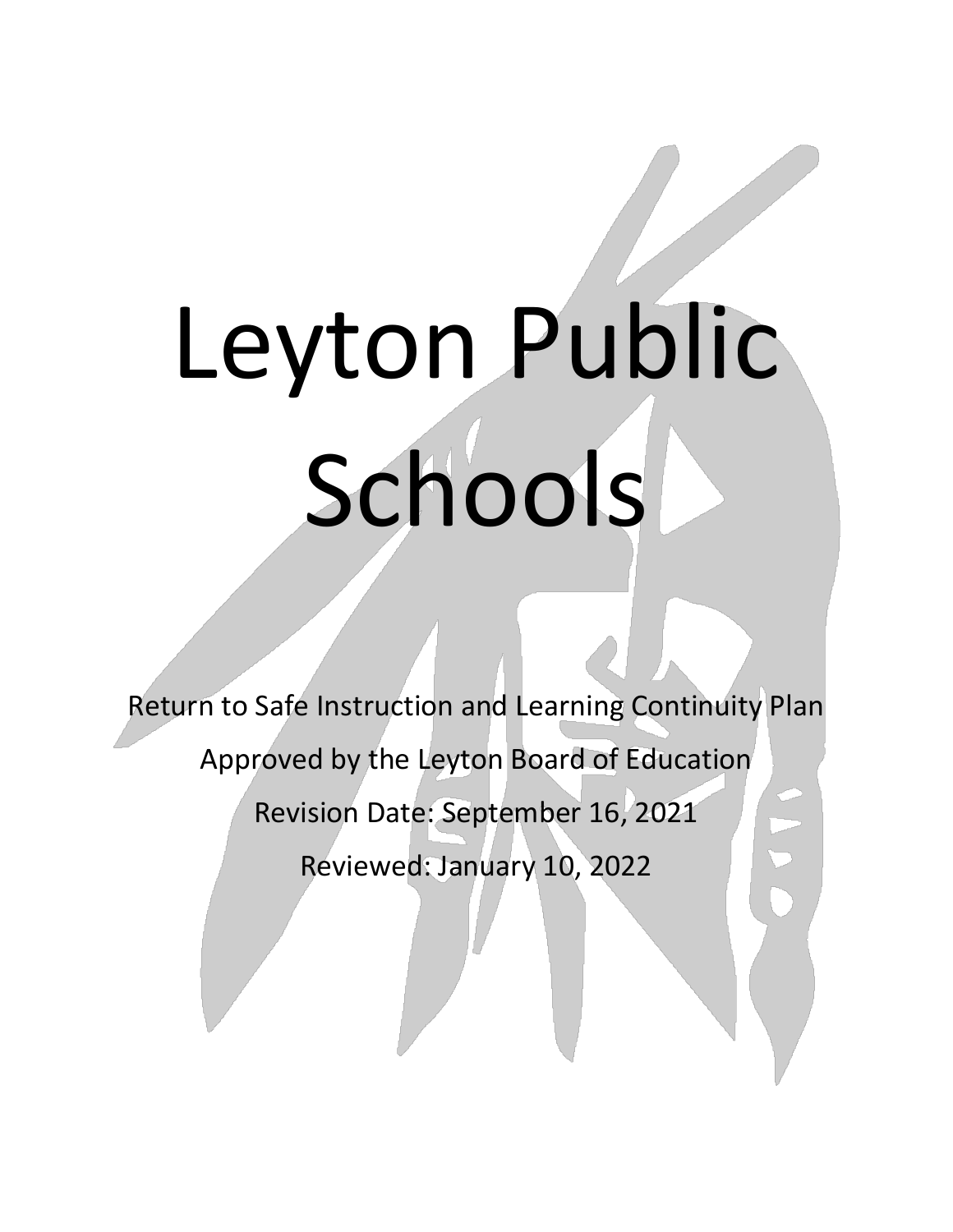**Mission of Leyton Public Schools:** To Cultivate Life-Long Learners as they successfully transition into our diverse world.

**Vision of Leyton Public Schools:** Unprecedented Success, Unparalleled Joy

**Rationale:** Leyton Public Schools is committed to student and staff safety. We believe that in-person learning is the best way to nurture student growth and development. Our plan will remain flexible and fluid as the situation surrounding the COVID-19 pandemic changes. This plan will serve as a guide for decision making and communicating with our stakeholders.

**Personal Responsibility:** Leyton Public Schools expects students and families to accept responsibility for their own health decisions to protect themselves and those around them. Each person has an individual responsibility to take actions to reduce the risk of exposure to disease. Coordination with your medical provider is recommended when making decisions regarding the personal protective equipment, social distancing strategies, hygiene, and other behavioral factors that are implemented.

**Masking:** In accordance with [CDC guidance,](https://www.cdc.gov/coronavirus/2019-ncov/community/schools-childcare/k-12-guidance.html) masking is recommended for all students, staff, and visitors at Leyton Public Schools. In the event that an outbreak of COVID-19 occurs in the school, masking may become temporarily mandatory to protect the safety of students and staff.

Facility Modification: Social distancing will be practiced to the greatest extent possible, with a goal of maintaining at least three feet between students. Non-essential furniture will be removed to allow for greater spacing in classrooms. Physical (plexi-glass) dividers are available for use as an additional protective barrier, if necessary. Non-essential visitors and volunteers may be limited in the case of a COVID outbreak at our school.

**Handwashing and Respiratory Etiquette:** Proper hand-washing, cough and sneeze etiquette, will be taught, reinforced, and monitored. Additional opportunities for hygiene will be provided throughout the school day. Hand sanitizer will be provided to all students, staff, and visitors at all times.

**Cleaning and maintaining Healthy Facilities:** Leyton Public Schools has deployed a disinfectant UV light at both sites which are used to supplement regular sanitization practices. High touch surfaces will be cleaned frequently (at least daily and between uses). Air filtration will be closely monitored and filters replaced at not less than once per semester.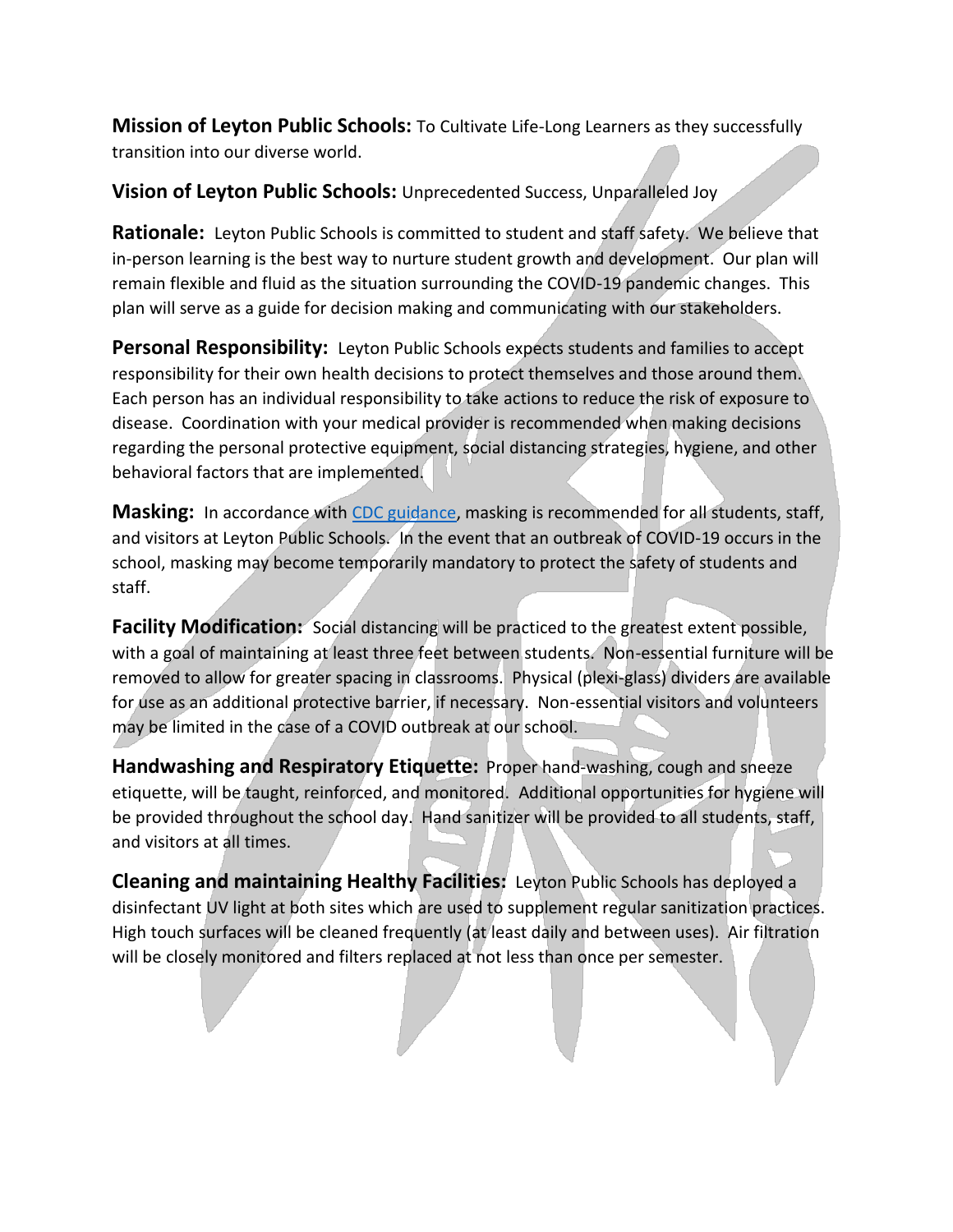**Contact Tracing and Cooperation with our Local Health Department:** Leyton Public Schools will cooperate fully with Panhandle Public Health District (PPHD) in the identification of close contacts of persons identified as COVID positive. Research, quarantine, and isolation orders will be directed from PPHD. Student absences that are documented as COVID-related will be considered excused. DHHS guidance regarding monitoring and isolation can be found [here.](https://dhhs.ne.gov/Documents/COVID-19-Schools-Guidance.pdf) Notification of positive cases will be made on a district-wide level on the school's website; www.leytonwarriors.org

**Diagnostic & Screening Testing:** Students and staff who exhibit symptoms of COVID-19 will be encouraged to stay home and get tested.

**Efforts to Provide Vaccinations to School Community:** Leyton Public Schools will coordinate with PPHD and local medical providers to share and disseminate information on vaccinations to students, staff, and the community. The school will make available space in our buildings to facilitate vaccination clinics when feasible.

**Appropriate Accommodations for Children with Disabilities with respect to Health and Safety Policies:** Individual Education Plans (IEPs) and Section 504 accommodations will be followed carefully, especially with respect to the unique needs related to the health and safety of students with disabilities. Students with disabilities will have the opportunity to request participation in alternative learning modes as determined by the 504 team with appropriate medical documentation.

**Coordination with State and Local Health Officials:** The Leyton Public Schools Superintendent maintains open, direct communication with PPHD via phone and email. Regular PPHD meetings include updates for area superintendents. We will continue to meet with PPHD to monitor case levels, updated guidance, and the implementation or revision of our mitigation strategies as necessary. This plan will be reviewed at least once every six (6) months as required by the ARP.

**Ensuring Continuity of Services:** Leyton Public Schools will continue the in-person model of instruction for the 2021-2022 school year to meet all students' academic, social, emotional, and mental health needs. We will utilize a traditional school calendar and schedule that follows normal curriculum, instruction, assessment, and professional learning. In the event that COVID related school closures occur, we will transition to providing educational experiences virtually. Special Education services will continue in accordance with IEP's. Food service will continue to be provided if in-person attendance is interrupted.